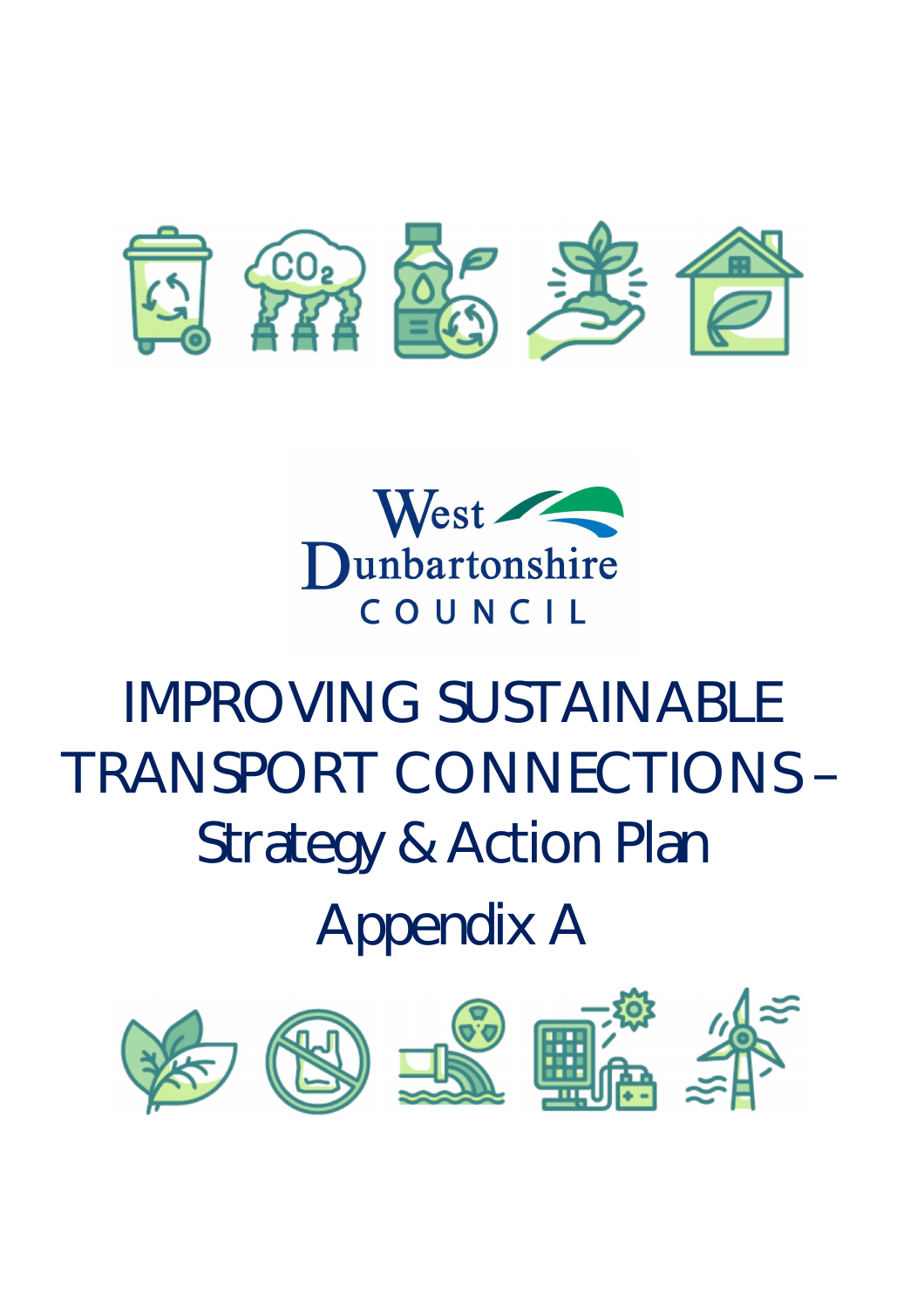## **Contents**

| Figure A1 – BEIS Modelling of Transport Emissions Reductions Impacts of Net-Zero Strategy (NZS)4 |  |
|--------------------------------------------------------------------------------------------------|--|
|                                                                                                  |  |
|                                                                                                  |  |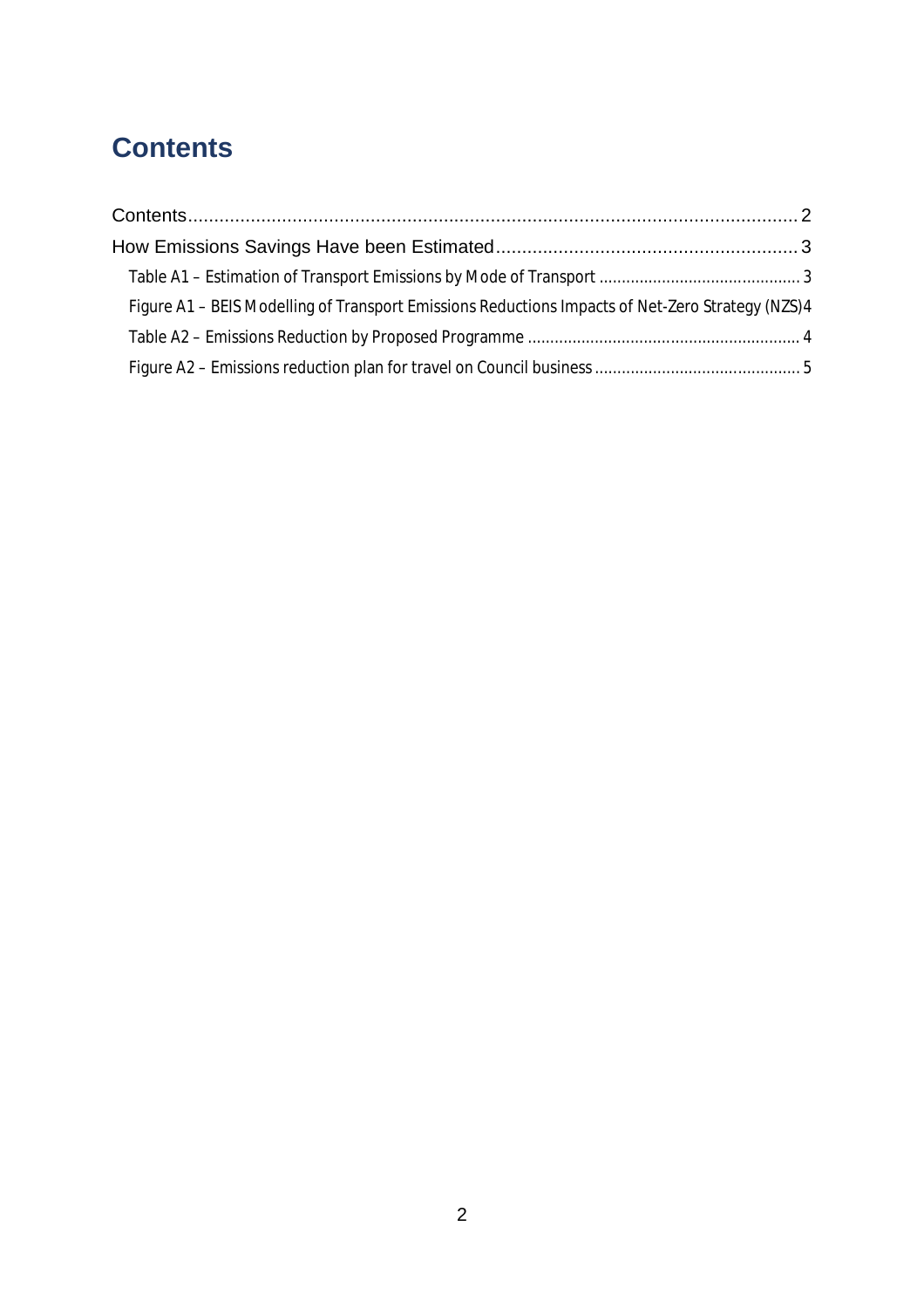## **How Emissions Savings Have been Estimated**

The Department for Business, Energy and Industrial Strategy (BEIS) publish data on current emissions by mode of transport and Council area. Data is also available on fuel sales by Council area. Scottish transport statistics also show the split of road traffic by type of vehicle in each Council area. Using the vehicle type to identify the proportion of fuel used by type of vehicle, the CO2 emissions have been estimated in Table A1.

Progress towards emissions reduction by each vehicle type can be monitored using updated data as it is published each year by the Scottish Government and BEIS. This will allow the progress with emissions reduction to be measured and monitored.

| .<br>$\blacksquare$         |               |  |  |
|-----------------------------|---------------|--|--|
| % of fuel used <sup>1</sup> | $kT$ CO $2^2$ |  |  |
| 59.0                        | 86.8          |  |  |
| 18.4                        | 27.0          |  |  |
| 18.2                        | 26.7          |  |  |
| 4.1                         | 6.0           |  |  |
| 0.3                         | 0.5           |  |  |
|                             | 0.1           |  |  |
| 100                         | 147.1         |  |  |
|                             |               |  |  |

### **Table A1 – Estimation of Transport Emissions by Mode of Transport**

The Climate Change Committee and Scottish Government have published their plans showing how they expect that transport emissions can be reduced drawing from the modelling by BEIS and others. The largest contribution to emissions reduction in these plans comes from replacing vehicles powered by fossil fuels with zero emission vehicles. However not all emissions reductions can be delivered using these approaches since there is insuffient space for all of the zero emission vehicles that would be needed. Important contributions are also achieved by reducing the distance travelled, more use of shared vehicles including public transport, and travel without using vehicles largely by walking and cycling.

Figure A1 shows the modelled effects of these policies on transport emissions reduction.

<sup>&</sup>lt;sup>1</sup> Scottish Transport Statistics 2020 – Road Traffic by Council Area. Fuel used by each vehicle type has been applied to determine the proportion of emissions by each vehicle category.

<sup>2</sup> From BEIS total transport emissions in West Dunbartonshire are 147.1kT CO2 of which road transport is 146.96kT and railways/waterways 0.11kT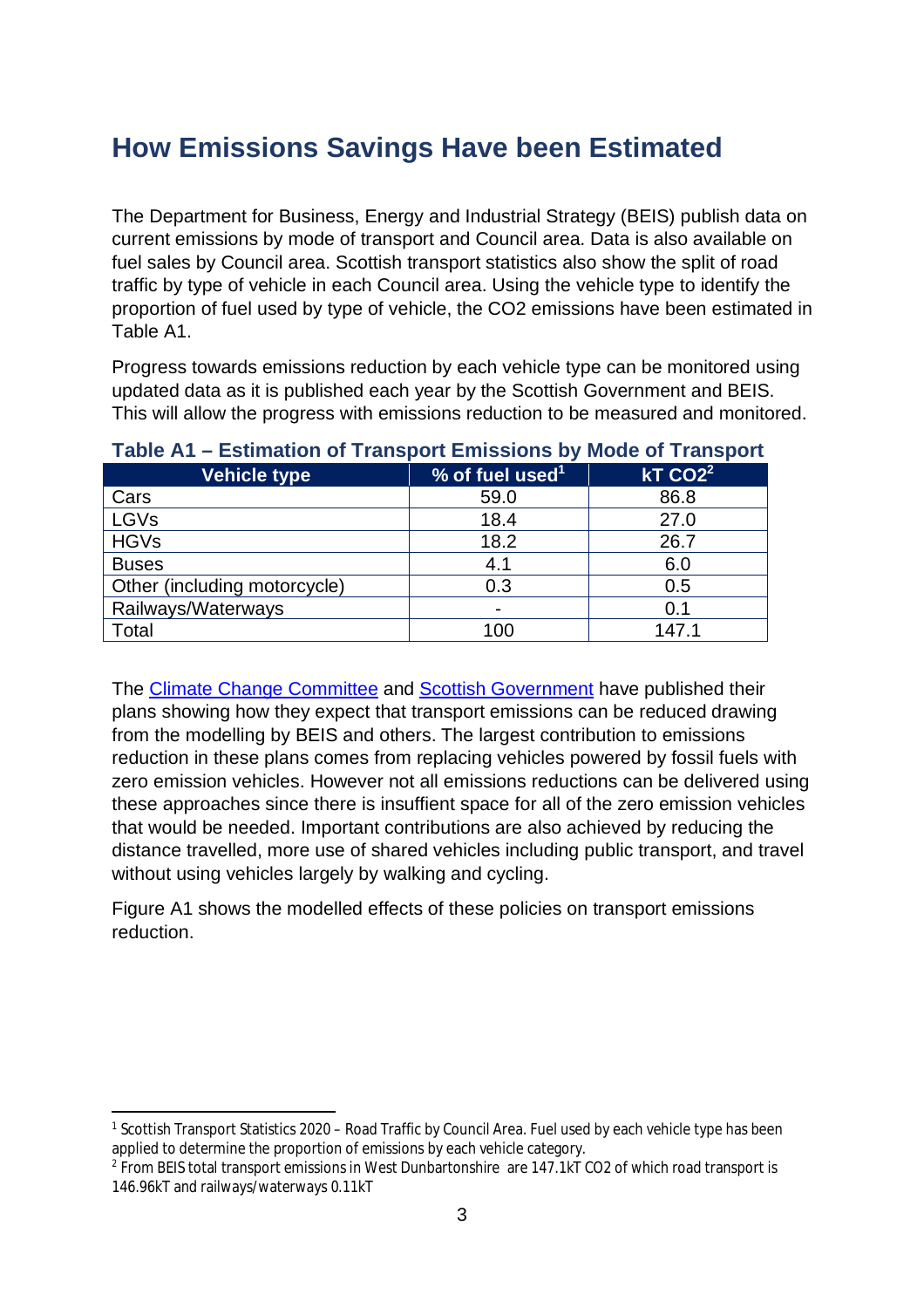

#### **Figure A1 – BEIS Modelling of Transport Emissions Reductions Impacts of Net-Zero Strategy (NZS)<sup>3</sup>**

Applying the expected impacts of each transport emissions reduction programme to the plans in West Dunbartonshire, the approximate contribution by each programme is shown in Table A2. These estimates show the scale of ambition for each type of intervention that can be expected based on the available research. However each programme and project should be monitored to confirm that intended impacts are being achieved and modified as required to ensure that the overall emissions reductions are achieved.

| <b>Programme</b>   | $Im$ pact <sup>4</sup> | <b>kT CO2 reduced</b> |
|--------------------|------------------------|-----------------------|
| <b>Less Travel</b> | 33                     | 48.5                  |
| Net-zero vehicles  | 53                     | 78.0                  |
| Active travel      | 14                     | 20.6                  |
| Гоtal              | 100                    |                       |

#### **Table A2 – Emissions Reduction by Proposed Programme**

Of this total of 147 kilotonnes (kT) CO<sub>2</sub>, about 2.4 kT can be associated with Council emissions for the Council vehicle fleet, including the the journeys made in personal or hire vehicles on Council business (the grey fleet)<sup>5</sup>.

<sup>3</sup> UK Government October 2021 – Net-Zero Strategy

<sup>4</sup> Brand, C., Anable, J. and Morton, C. (2018) Lifestyle, efficiency and limits: modelling transport energy and emissions using a socio-technical approach, Energy Efficiency

<sup>&</sup>lt;sup>5</sup> With a vehicle fleet of nearly 400 vehicles, West Dunbartonshire Council is not just a large employer facing the need to manage change in vehicle use but can also make useful reductions in total emissions from modernizing the fleet - West Dunbartonshire Council 2021. Climate Change Strategy